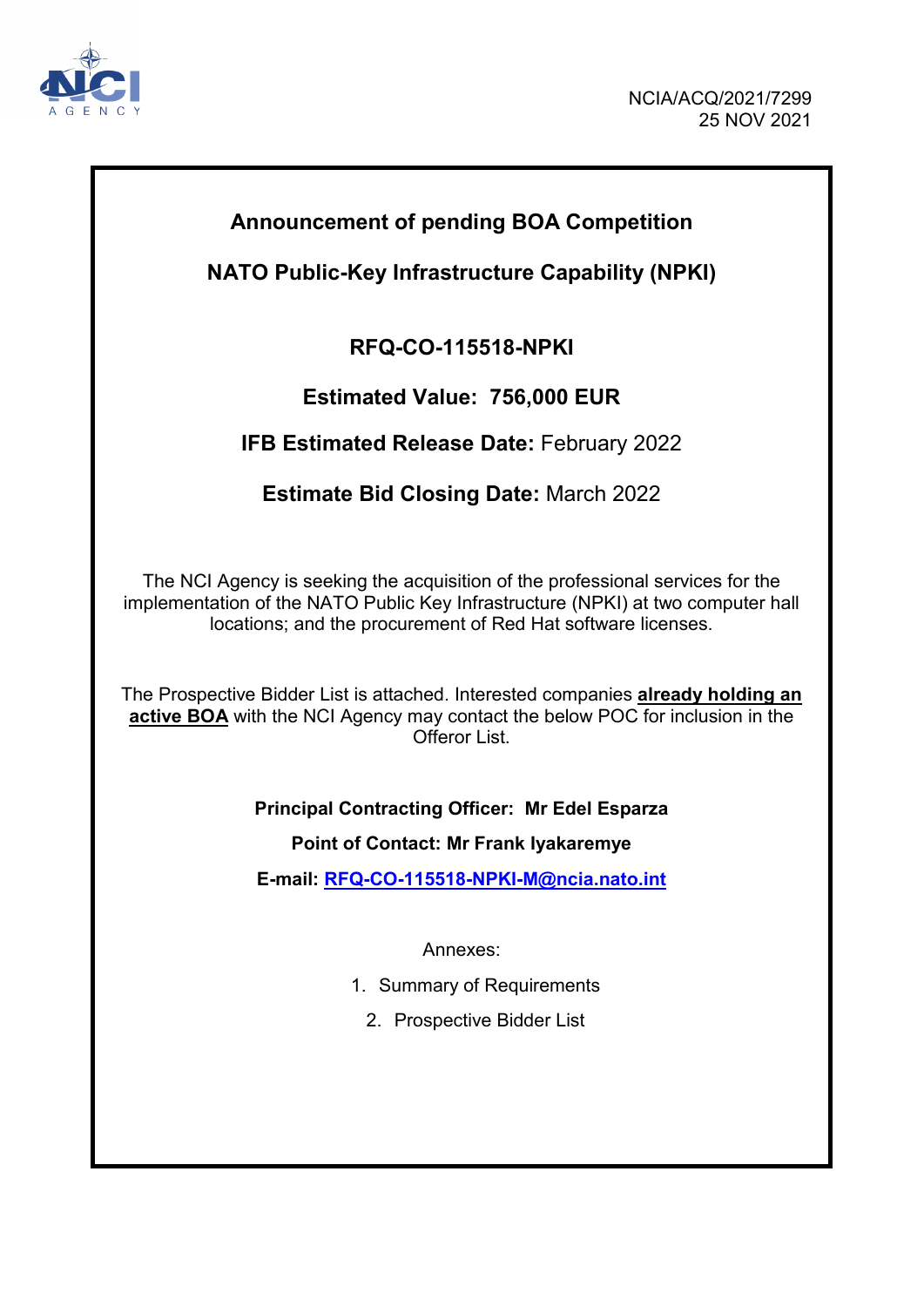# **Annex A – Summary of Requirements**

## **1. Introduction**

The NCI Agency has a requirement to deliver a capability that will enhance NATO's current PKI system in order to deliver a more resilient capability to support further growth in demand on PKI services across the Enterprise.

The purpose of this Basic Ordering Agreement (BOA) relates to the design and installation of the underlying infrastructure, to be built in two of the organisation's computer halls, that will provide a platform to host the new PKI Services, which will enhance the security of NATO systems. Additionally, whist no hardware procurement is in scope of this BOA, the Agency requires the procurement of Redhat Software licenses.

## **2. Project Scope**

Interested and eligible companies will be anticipated to provide a quotation for the following requirements:

- **a.** The NATO Communications and Information Agency has a requirement to deliver a high availability resilient system to support future NATO Enterprise systems and networks.
- **b.** The successful supplier of this BOA competition will be expected to work on site in multiple locations in Belgium, on Purchaser premises, working closely with the Purchaser Project team and build a capability that integrates into the hosting organisation's computer halls.
- **c.** Whilst no hardware procurement component forms part of this BOA, the supplier is expected to design and build the underlying infrastructure onto which a third party application will be deployed. The hardware to be used in the installation will be provided by the Agency.
- **d.** The system itself will require multiple disciplines of expertise in order to ensure successful delivery.
- **e.** The Supplier will be expected to work with the Purchaser and multiple other vendors to successfully install and configure the system into two computer halls, complying with all local environmental conditions within those locations.
- **f.** The system itself will be formed of multiple environments, reference and production, with defined standards of security and availability.
- **g.** The Supplier will be required to carry out the physical installations, switches, firewalls, VPNs, load balancers, configuration of virtual systems, and installation of replicated database systems as part of the contracted work.

### **3. Geographical Implementation**

**a.** The Supplier will be expected to deploy teams to the Purchaser locations at multiple computer halls in Belgium – primarily Brussels and Mons.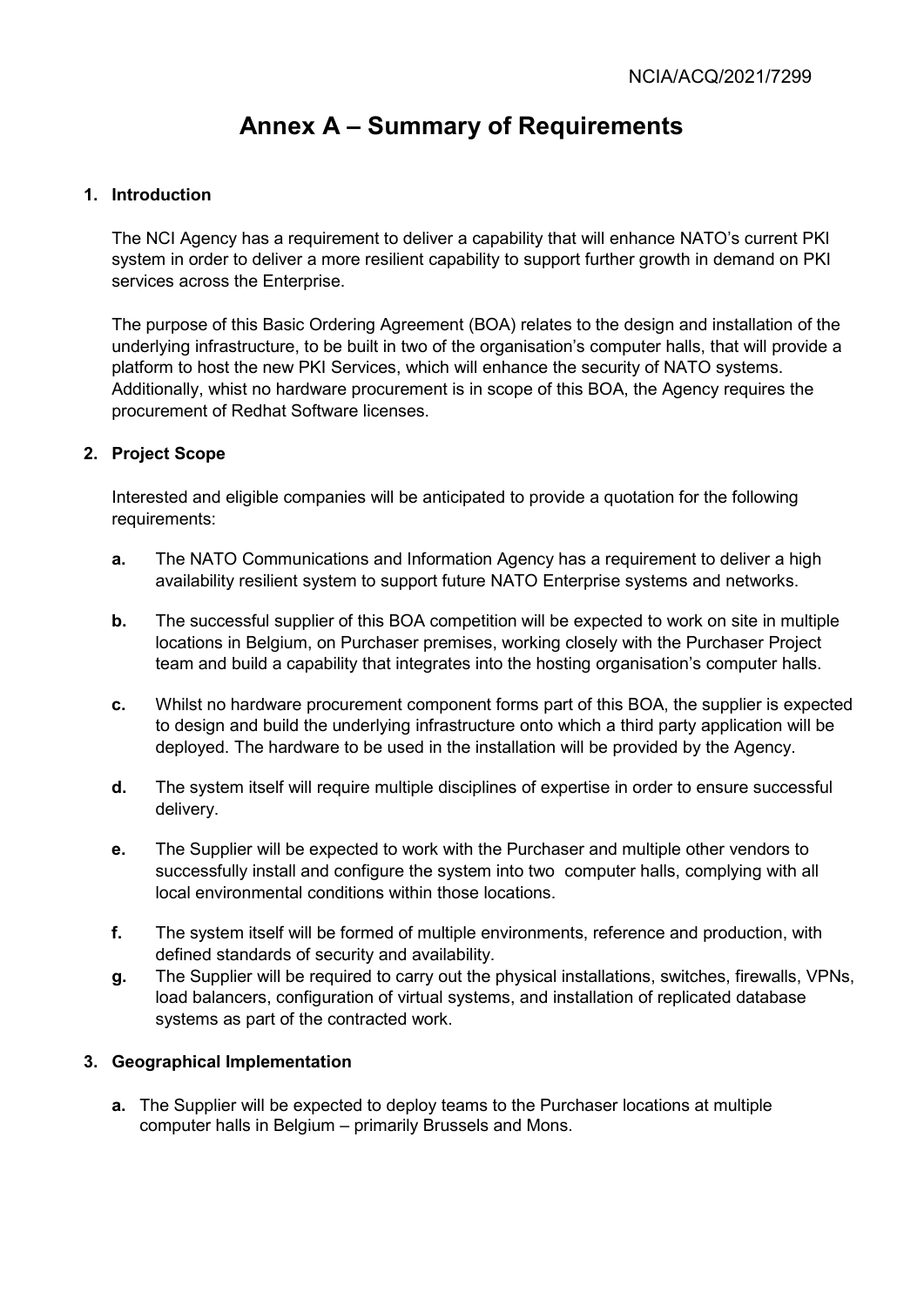## **Annex B – Prospective Bidder List**

#### **BELGIUM**

AC Partners N.V S.A ATOS Axxes BDO Crossroad BE NETWORKS Brevco Services S.C.S. Computer Sciences Corporation Cypros C Dell NV Ericsson sa/nv **Eurocity** Getronics Belgium SA/NV Hewlett Packard Enterprise Belgium BV NextiraOne Omega Management & Consulting Group BVBA Oracle Belgium Prodata Systems Proximus NV Quality Business Engineering Europe RHEA System S.A. RealDolmen NV SAIT SOPRA STERIA BENELUX Safir consulting b.v.b.a. Serco Belgium SoftwareOne BE BV Sogeti Belgium NV/SA UNIFY COMMUNICATIONS Van Roey Automation NV

### **BULGARIA**

Electron Progress EAD

## **CANADA**

ADGA Group Consultants, Inc. Compusult Limited General Dynamics Mission Systems-Canada HumanLed Inc. Norsat International Inc. Valcom Consulting Group Inc

### **CROATIA**

CROZ d.o.o. za informaticku djelatnost IN2 Information Engineering Ltd. INsig2 d.o.o. Senso IS d.o.o. Span PLC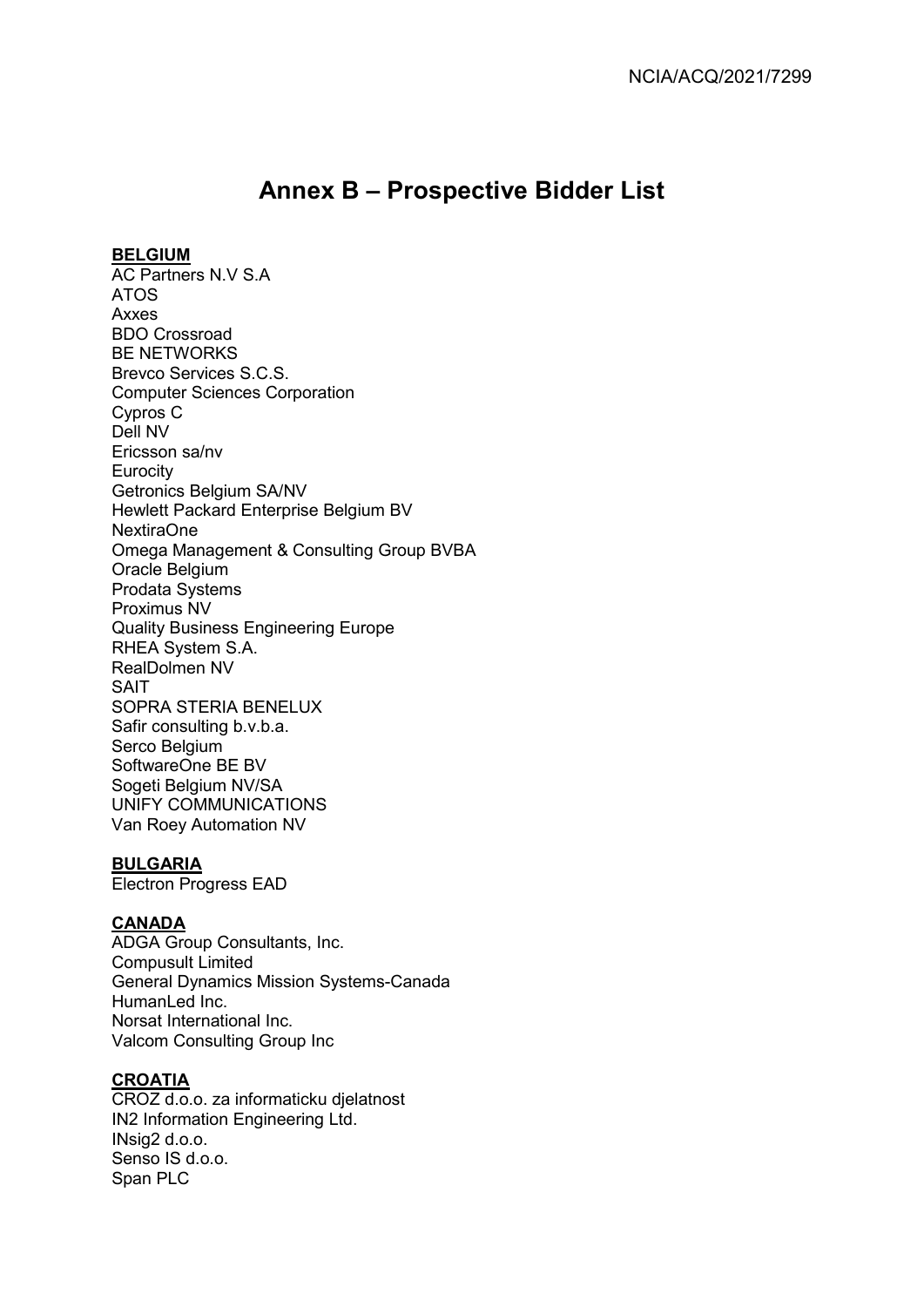#### **CZECH REPUBLIC**

Autocont TietoEnator Czech s.r.o.

#### **DENMARK**

GM MERC A/S SAAB Danmark A/S Systematic A/S Terma A/S

#### **FRANCE**

ASTRIUM SAS ATDI Airbus Defence and Space SAS Bull SAS CS Systèmes d'Informations GEKA Telecom Geos Groupe Global Technologies INEO Defense IT&L@BS(Merged with Orange Affiliates-France) MARLINK SAS Orange Business Services THALES SIX GTS FRANCE

#### **GERMANY**

Airbus Defence and Space GmbH Atos Origin GmbH Bechtle GmbH & Co.KG CANCOM Public GmbH CGI (Germany) Gmbh &Co.KG CONET (weisser + böhle GmbH) CONET Solutions GmbH CSC Deutschland Solutions GmbH Cognizant Consulting and Services GmbH Corporate quality consulting GmbH DV Kombinat GmbH ESG Elektroniksystem - und Logistik GmbH FREQUENTIS Deutschland GmbH GTSI Corp. Hays AG IABG mbH INTEC Industrie-Technik GmbH & Co.KG ML Consulting GmbH OrgaTech GmbH Quin GmbH T-Systems International GmbH Telespazio Germany GmbH VEGA Deutschland GmbH & Co KG ]init[ AG für Digitale Kommunikation blueCarat AG steep GmbH (former Serco GmbH)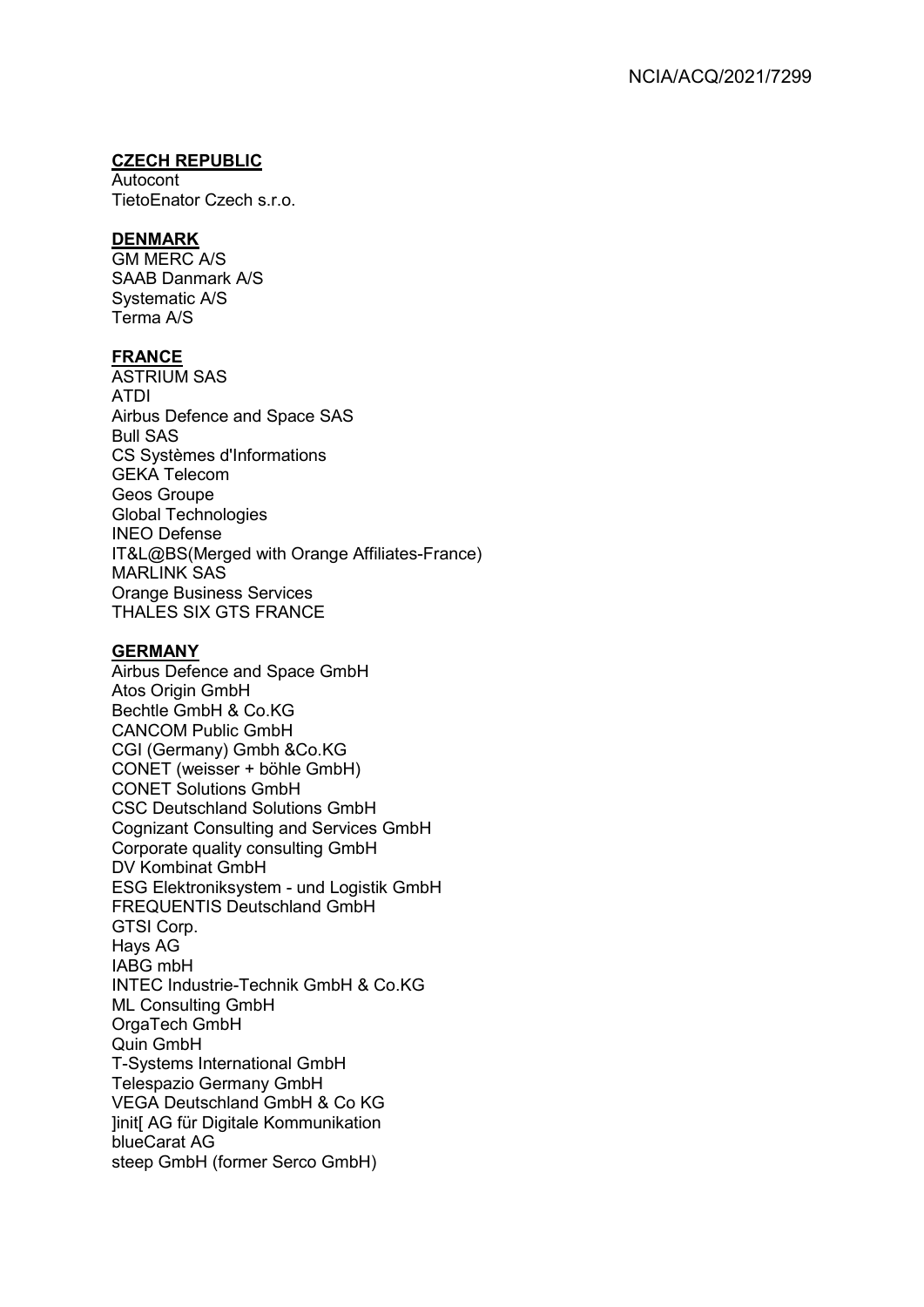## **GREECE**

Altec Integration S.A. Cosmos Business Systems S.A. Info-Quest SA PC SYSTEMS S.A.

#### **HUNGARY**

Honvédelmi Minisztérium Elektronikai,Logisztikai és Vagyonkezelo zrt. Navigator Zrt. S&T Consulting Hungary Ltd. Siemens PSE Kft.

## **ITALY**

3F & EDIN Spa Almaviva S.p.A. Engineering Ingegneria Informatica S.p.A Enterprise Ericsson SpA Fondazione FORMIT INTECS S.p.A. NA.EL. SRL NETGROUP SRL SMS Engineering srl TELSY S.p.A. Vitrociset S.p.A.

## **LATIVIA**

DATI Group, LLC DPA Ltd Datakom LTD SIA Fima

### **LITHUANIA**

Blue Bridge **LUXEMBOURG** ARHS DEVELOPMENTS Charles Oakes & Co NTT LUXEMBOURG PSF SA PricewaterhouseCoopers

### **NETHERLANDS**

@Valley B.V. CGI Nederland B.V. Capgemini Nederland B.V. Fresh Connections B.V. ITAQ INTERIM PROFESSIONALS BV PQR bv PTS Software BV Quanza Engineering B.V. UNI Business Centre BV Ventus Information Management BV Yoep B.V.

## **NORWAY**

3D perception AS Atea Norge AS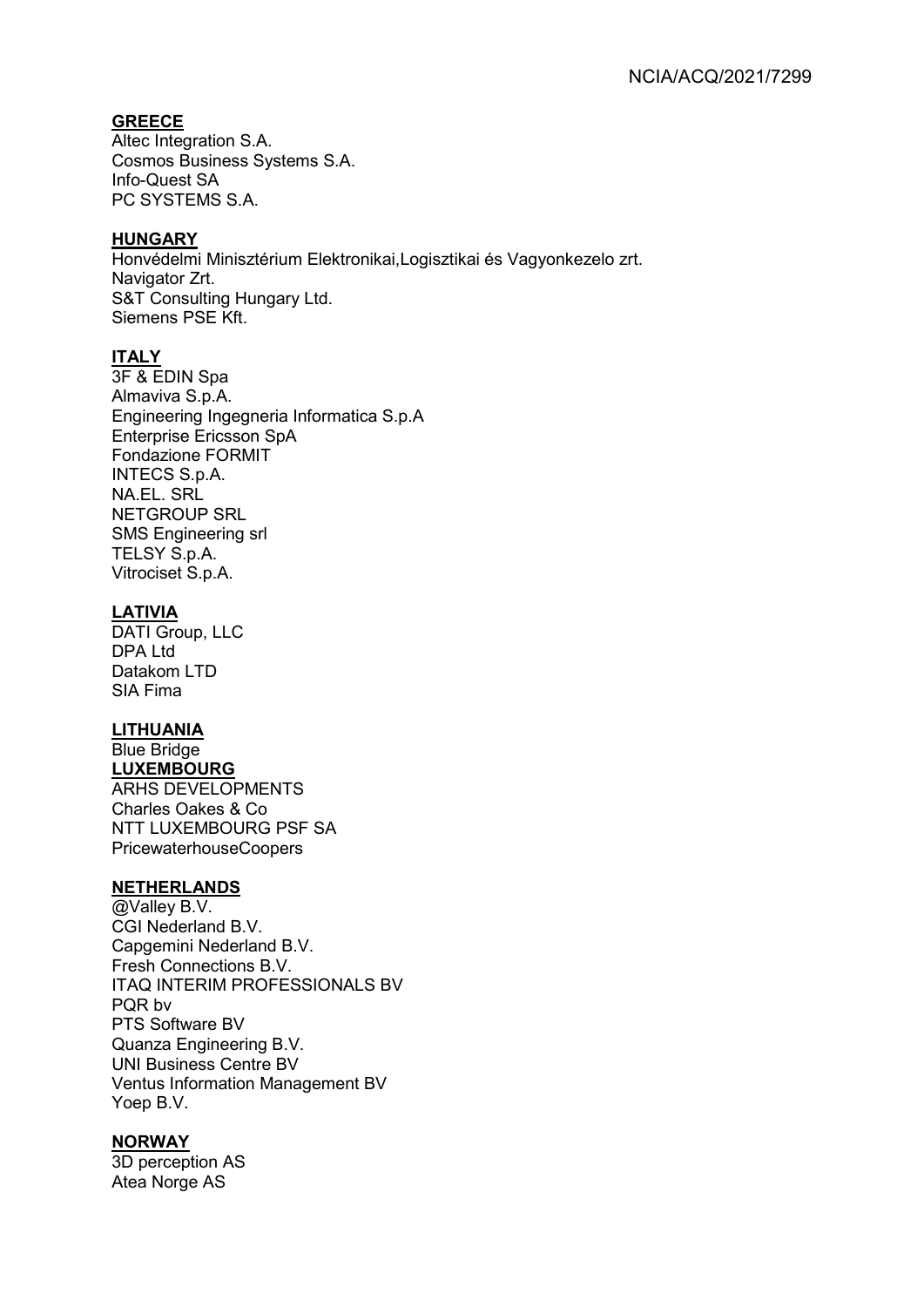Umoe IKT

## **POLAND**

Asseco Poland S.A. Atende S.A.(prior ATM S.A.) Ework Group Sp. z o.o. Instytut Techniczny Wojsk Lotniczych MGR Integration Solutions Polska Newind sp. z o.o. PROKOM Software S.A. Softblue Michal Kierul Sygnity S.A. Transition Technologies Managed Services Unizeto Technologies SA VOL Sp. z o.o. Sp.k. Vector Synergy Sp. z o.o. WASKO S.A. XCOMP Zbar Phu Mariusz Popenda

#### **PORTUGAL**

GMV- Skysoft S.A.

### **ROMANIA**

ATOS Convergence Creators SRL Kranszwald SRL MarcTel S.I.T. S.R.L. REXENERG POWER SRL SC Mira Telecom SRL Teamnet International S.A. UTI Grup S.A.

## **SLOVAKIA**

Aliter Technologies a.s InterWay, s.r.o.

#### **SLOVENIA**

Unistar LC d.o.o.

#### **SPAIN**

Alma Technologies s.a. EVERIS GMV Aerospace and Defence S.A.U. INETUM Indra Sistemas S.A. KRC ESPAÑOLA, S.A. Newpoint Servicios Especializados

## **TURKEY**

Atos Bilisim ve Danismanlik A.S. HAVELSAN Hava Elektronik San. Ve Tic A.S. MANTIS Software & Consultancy Company STM Savunma Teknolojileri Mühendislik ve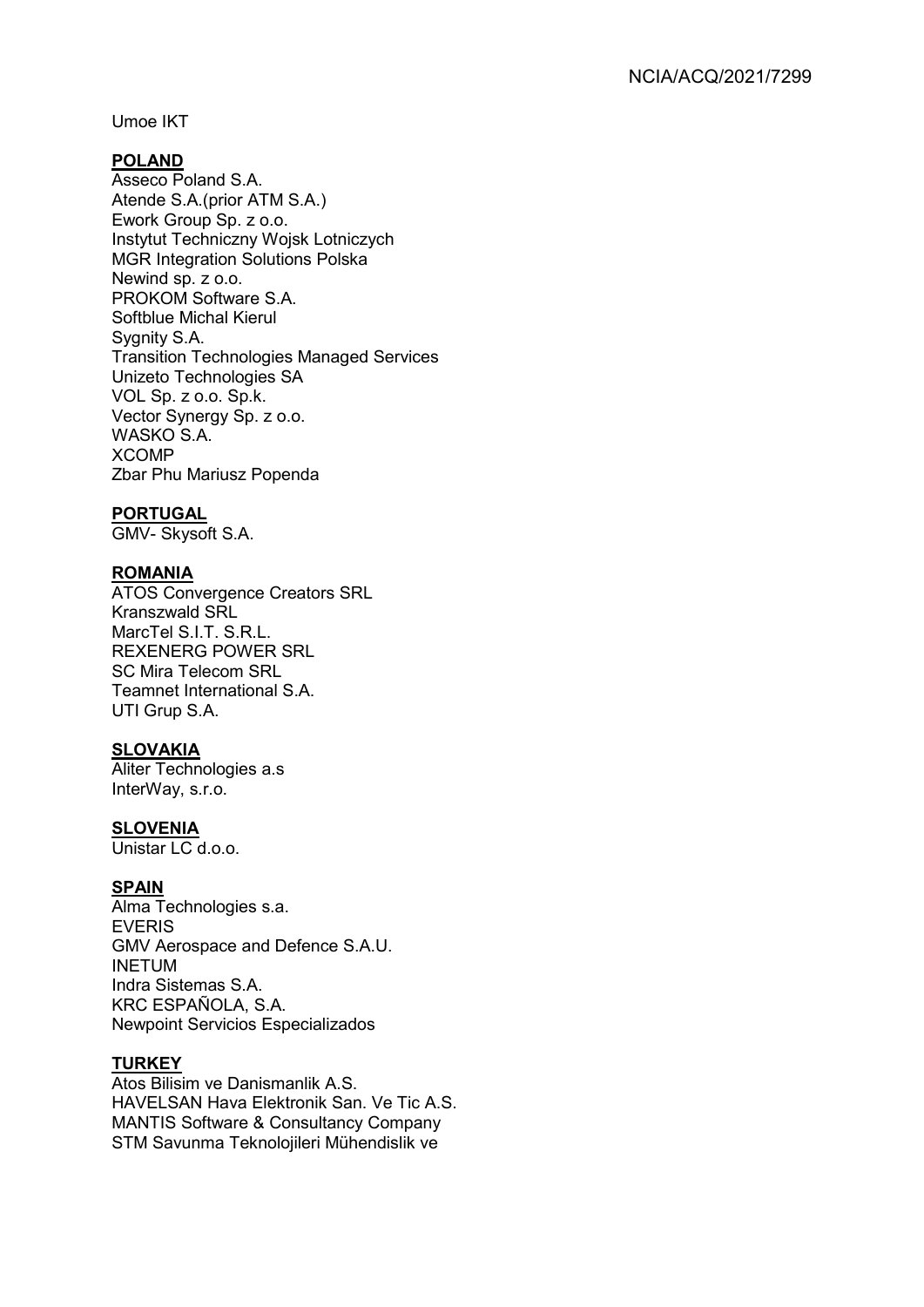#### **UNITED KINGDOM**

Artemis Communications CDW Limited Crea8tive Mix Consulting DP Connect Ltd ISG Information Services Group LA International Computer Consultants Ltd. Leonardo MW LTDSelex ES Limited Michael Bailey Associates Ltd. Mitchell Management Services Limited Moltek Consultants LTD Razor Thorn Security LTD Recommended Consultants Limited Rheatech Limited Skillsearch Limited Sopra Steria Spectra Group (UK) Ltd Storm Technologies Ltd Verizon Business

### **UNITED STATES**

AATD, LLC AUTOMATION INNOVATIONS LLC Accelera Solutions, Inc. Aditya & Associates Affigent, LLC Alion Science and Technology Corporation Applied Coherent Technology Corp. BAE Systems Information Solutions Inc. Blue River Information Technology, LLC Booz Allen & Hamilton Inc Business Integra Technology Solutions, I Creative Information Technology, Inc. DRS Technical Services, Inc. Decypher Technologies Ltd. EMW, Inc. FEDITC, LLC Forward Slope, Inc General Dynamics Information Technology Guident Technologies Inc Honeywell Technology Solutions Inc. Hyperion, Inc. ICS-NETT, INC Information Unlimited Inc. Intelligent Waves LLC K3 Enterprises, Inc. Kavaliro - A.B. Closing Corporation Lockheed Martin Integrated Systems & Solutions MKS<sub>2</sub> IIC ManTech International Corporation Microsoft Corporation Mission1st Group, Inc. Modern Technology Solutions, Inc. Mutual Telecom Services Inc. NEE & PMC